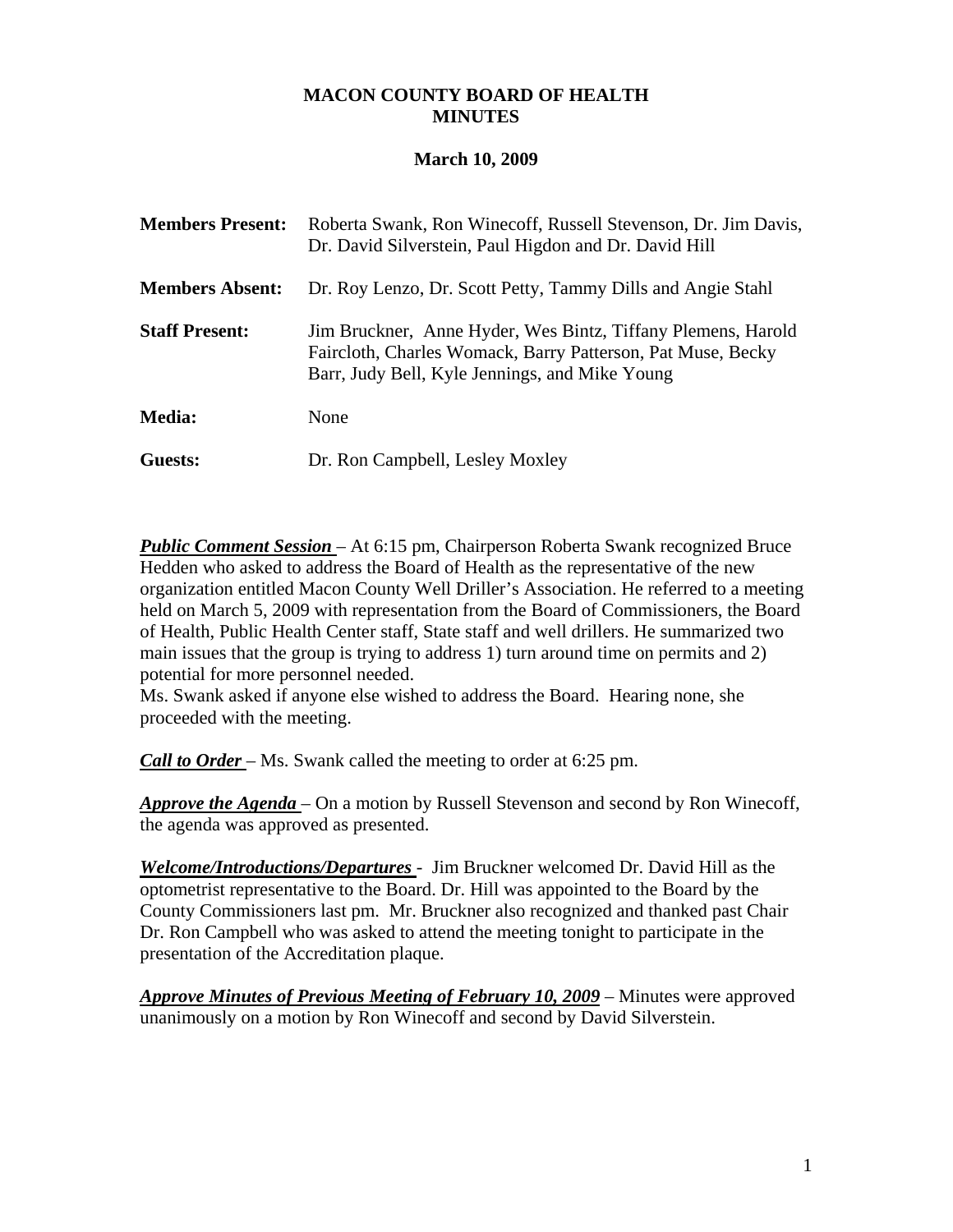### **Macon County Board of Health Minutes**  March 10, 2009 – Page 2

# *Old Business*

- **Plaque for Accreditation** Anne Hyder gave an update on the presentation held at the Commissioners Board meeting on February 23, 2009 with a verbal summary from David Stone, State Accreditation Administrator and Joy Reed, Branch Health – Public Health Nursing. She also referred **to the flyer** in each member's packet from the State Health Director praising the work of the agency. Dr. Campbell was recognized and thanked by Anne for his leadership through the Accreditation process. Chairperson Swank expressed appreciation to Anne Hyder and the staff for their work on the project and Ms. Hyder emphasized the hard work of many of the staff.
- **BOH Operating Procedures** Referring to the **updated copy** of the operating procedures in each member's packet, Mr. Bruckner noted that the changes were due to the change in meetings dates as discussed at the February meeting. Members were asked to sign the original copy and keep the updated copy with their notebook of reference materials.
- **VOC Testing (Volatile Organic Compounds)** Mr. Bruckner reminded the Board of the letter written for the Board of Commissioners to send to the state opposing the requirement to do VOC testing on every private drinking well in Macon County. He added that legislation was introduced in both the House and Senate to leave the decision for testing for VOC's left up to the local Health Department and gave an update on the status of the bills.

# *New Business*

- **Overview of HB 2 Prohibits Smoking in Public and Work Places** A **handout of HB 2** was shared by Becky Barr. She reviewed the intent and the status of the bill in the legislature. She indicated that the NC Alliance for Health is asking for support for this legislation and she reviewed several requests from that group. She had **copies of the current state laws on clean air** if anyone would like copies and the **Alliance for Health has fact sheets** on why they are supporting the bill. Roberta Swank as BOH representative to Healthy Carolinians reported she has made contact with the local legislators and Jim Bruckner reported sending a letter to them also asking for support of the bill.
- **Support Letter for Smoking Ban at all City Facilities / Officers –** Becky Barr gave an update on a project that her section is involved with. They are working with the Town of Franklin and are offering to assist them in getting a tobacco free ordinance adopted. She added that the funding for the Health Promotion project will end June 30 but currently there are still budget funds to assist the town with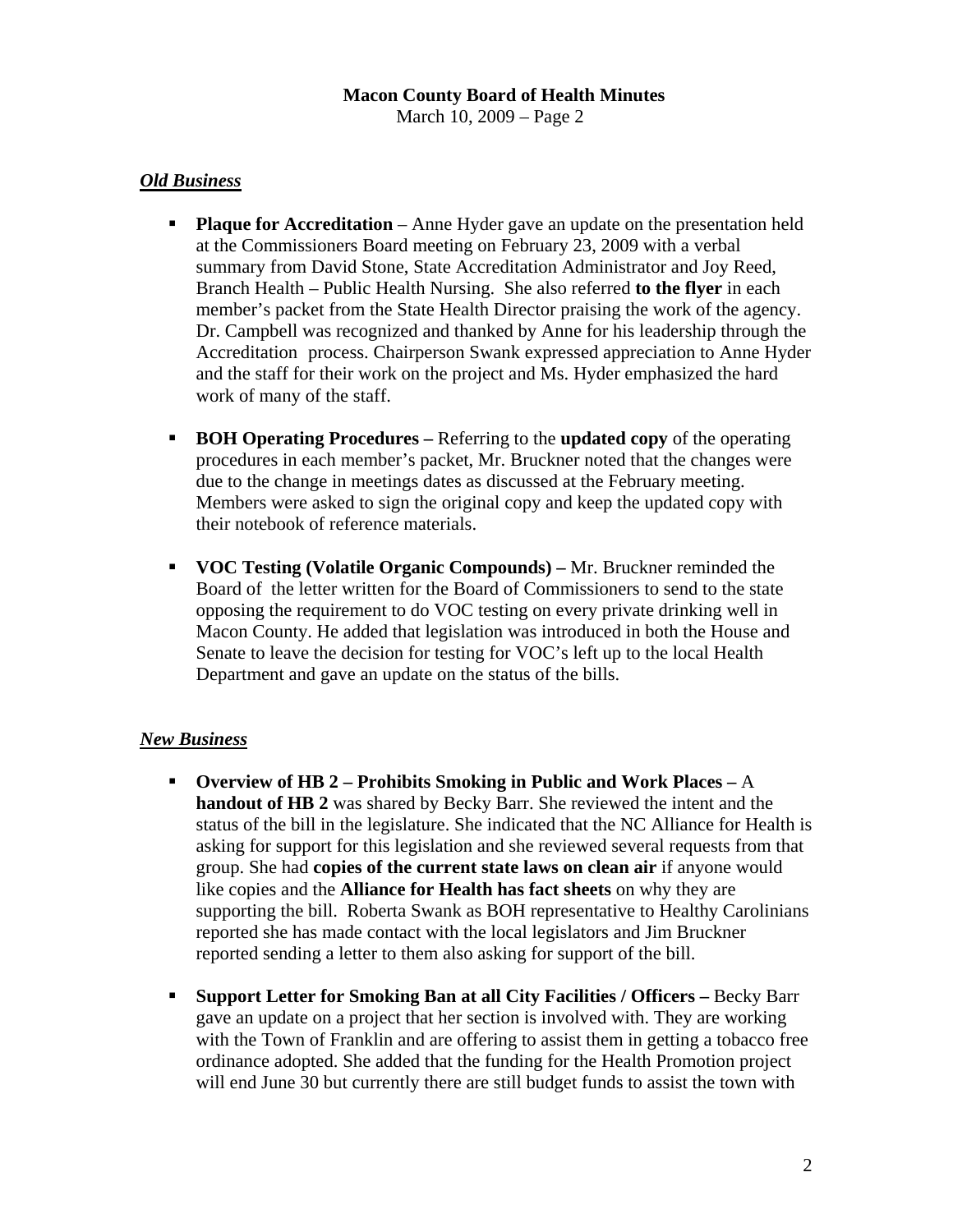## **Macon County Board of Health Minutes**  **March 10, 2009– Page 3**

 projects such as signage and / or stop smoking classes for employees. Mr. Bruckner suggested the Board of Health to send a letter to the Town offering support and encouraging the town to implement an ordinance. A motion to have Ms. Swank sign the letter brought forth by Mr. Bruckner and Becky Barr passed unanimously on a motion from Ron Winecoff and second by Russell Stevenson.

- **Program Updates OSWW and PDWW BOCC February 23 Mr. Bruckner** reviewed the presentation he made to the Board of County Commissioners on February 23, 2009 and referred to the **handout** in each member's packet - a summary of that presentation. He then reported on the meeting facilitated by Commissioner Ronnie Beale held on March 5, 2009 and noted that **minutes** for that meeting were also in each members packet. He referred to the 'follow up section' of those minutes noting the requests from Commissioner Beale and added that these responses will be presented to the Commissioners at their first meeting in April if anyone would like to attend. Chairperson Swank noted that it was her understanding that the Commissioners planned to appoint a representative to the Well Driller's Association and the Board of Health would like to appoint someone too. Bruce Hedden welcomed having a BOH member attend their meetings. Being no further discussion, the Well Drillers asked if they could be excused and did so at 7:25 pm. A consensus was reached for Russell Stevenson to be the liaison to the Well Driller's Association from the Board.
- **Budget FY 10 / Billing Guide/ Fees** Opening with comments on the state of the state budget, Mr. Buckner followed by reviewing the agency budget. He referred to the **summary sheet** each member had that reflected funding comparisons for the difference from the original FY 09 and the proposed FY 10. He added narrative to clarify any increases or decreases in the line listings. After discussion, Dr. David Silverstein made a motion with a second by Dr. Jim Davis to accept the budget as discussed with one exception – delete the \$6000 proposed for a camera in the Adult Dental Health program. The motion passed unanimously. Mr. Bruckner reminded the Board that they had already approved the proposal for the additional \$29,446 for the school nurse salary increase and that the 50% EH specialist position will only be posted and filled if there is a need.

### *Board Training and Information*

- **Training Materials / NALBOH Newsbrief 1st Quarter '09 –**
- **ANCBH 1<sup>st</sup> Quarter 2009 Special State Insert** Additional **handouts** that Mr. Bruckner referred to in each member's packet. He also added that a training will be provided for Dr. David Hill along with a notebook of reference / training materials.